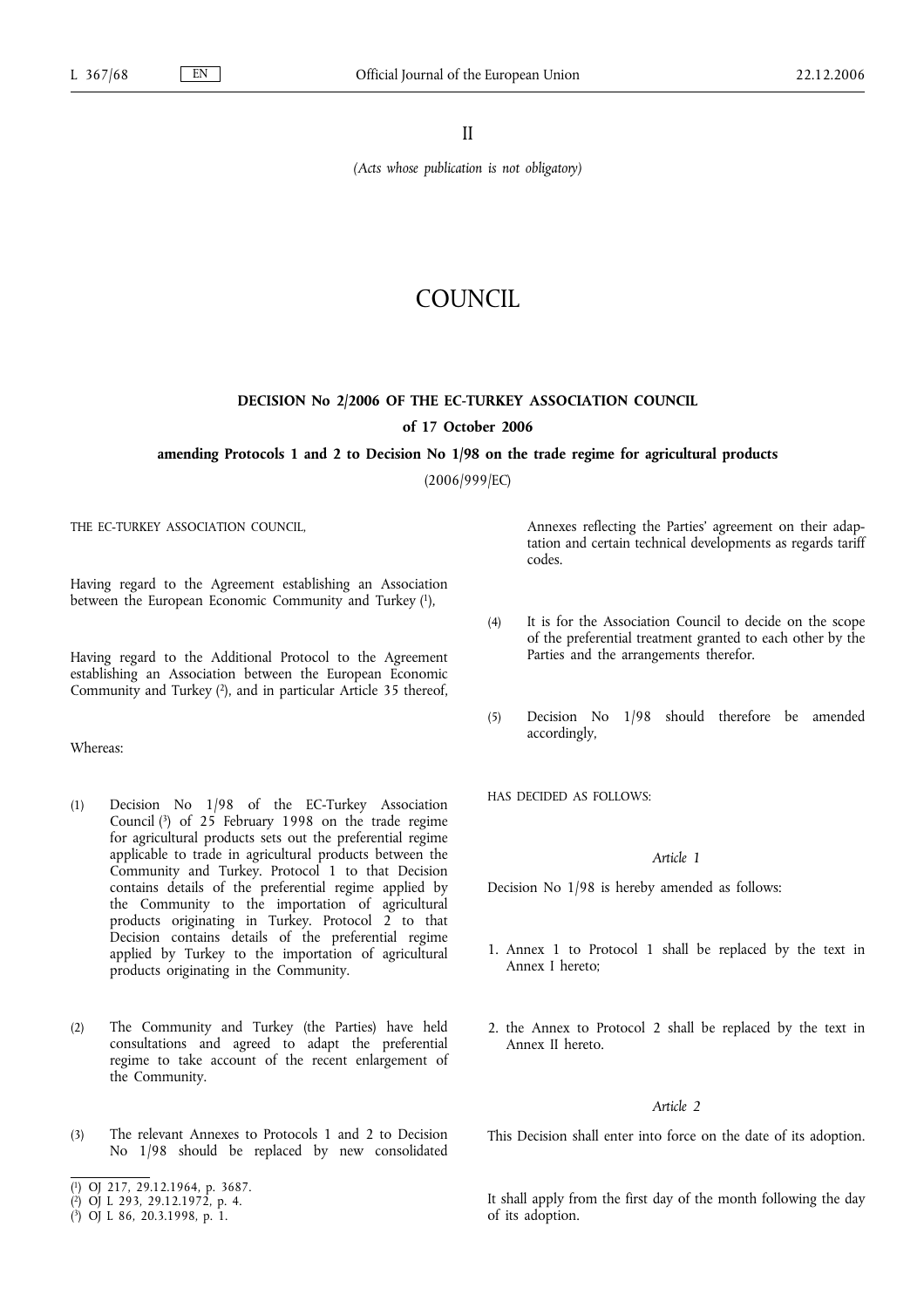Done at Brussels, 17 October 2006.

*For the EC-Turkey Association Council The President* E. TUOMIOJA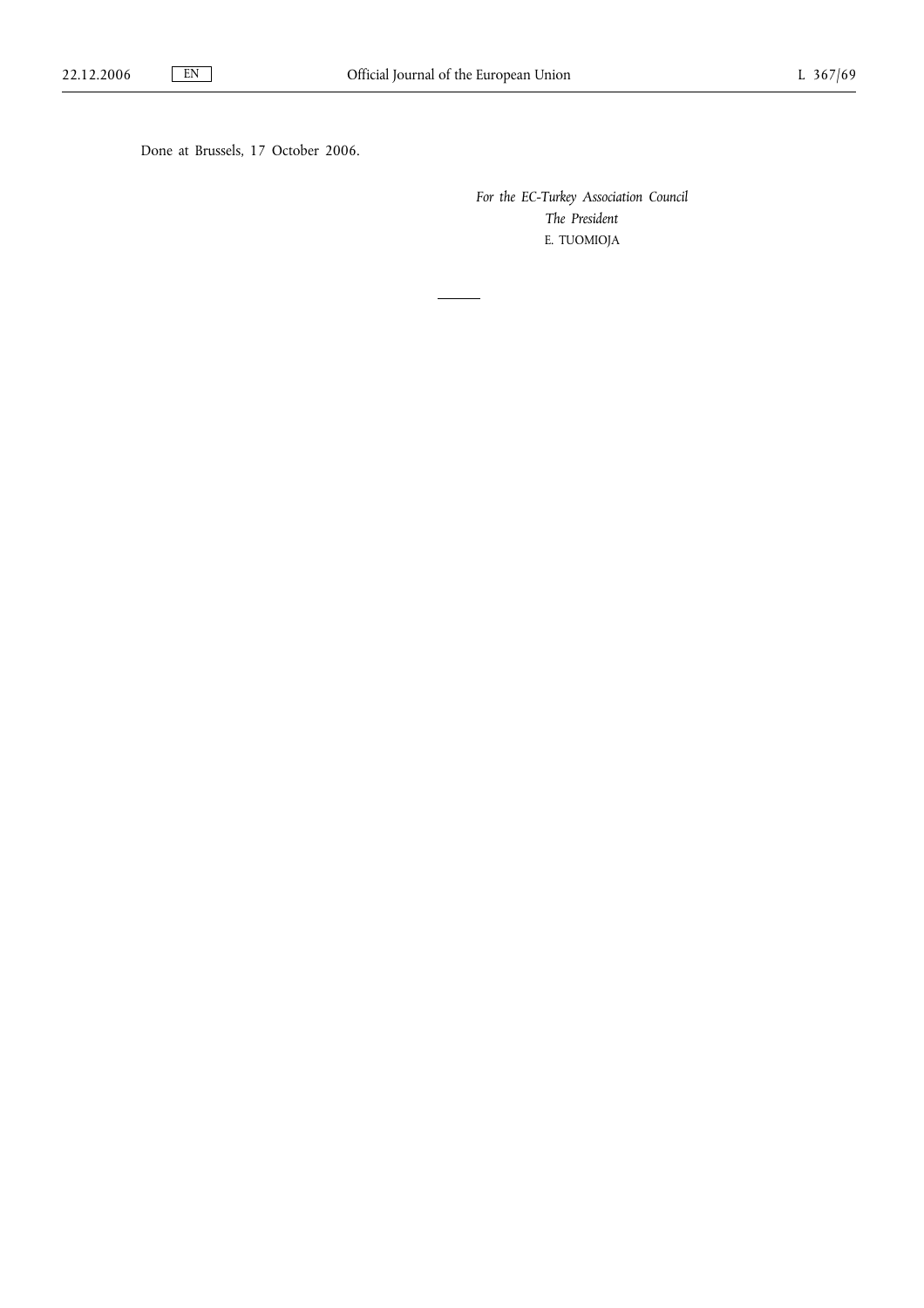## *ANNEX I*

## *'ANNEX 1*

#### **ARRANGEMENTS APPLICABLE TO THE IMPORTATION INTO THE COMMUNITY OF AGRICULTURAL PRODUCTS ORIGINATING IN TURKEY**

For the purposes of this Annex, the term CCT means the rates shown in column 3 of Part Two or Section I of Part Three of Annex I to Council Regulation (EEC) No 2658/87 of 23 July 1987 on the tariff and statistical nomenclature and on the Common Customs Tariff (1).

|                                                                    |                                                                                                                                | CCT ad valorem duty   |                                     | Specific duty                  |                                     |                            |
|--------------------------------------------------------------------|--------------------------------------------------------------------------------------------------------------------------------|-----------------------|-------------------------------------|--------------------------------|-------------------------------------|----------------------------|
| CN code (a)                                                        | Description $(^{b})$                                                                                                           | Duty reduction<br>(%) | Tariff quota<br>(tonnes net weight) | In-quota duty<br>(EUR/t)       | Tariff quota<br>(tonnes net weight) | Over-quota duty<br>(EUR/t) |
| 0204                                                               | Meat of sheep or goats                                                                                                         | 100                   |                                     | $\boldsymbol{0}$               | 200                                 |                            |
| 0207 25 10<br>0207 25 90                                           | Meat of turkeys, not cut in pieces, frozen                                                                                     |                       |                                     | 170<br>186                     |                                     |                            |
| 0207 27 30<br>0207 27 40<br>0207 27 50<br>0207 27 60<br>0207 27 70 | Turkey cuts and offal other than liver,<br>frozen                                                                              |                       |                                     | 134<br>93<br>339<br>127<br>230 | 1 0 0 0                             |                            |
| 0406 90 29                                                         | Kashkaval cheese                                                                                                               |                       |                                     | $\boldsymbol{0}$               | 2 3 0 0                             | 671,9                      |
| 0406 90 31                                                         | Cheese made from sheep's milk or<br>buffalo milk, in containers containing<br>brine, or in sheepskin or goatskin bottles       |                       |                                     |                                |                                     |                            |
| 0406 90 50                                                         | Other cheese made from sheep's milk or<br>buffalo milk, in containers containing<br>brine, or in sheepskin or goatskin bottles |                       |                                     |                                |                                     |                            |
| ex 0406 90 86<br>ex 0406 90 87<br>ex 0406 90 88                    | Tulum Peyniri, made from sheep or<br>buffalo milk, in individual plastic or<br>other kind of packings of less than 10 kg       |                       |                                     |                                |                                     |                            |
| 0701 90 50                                                         | New potatoes, from 1 January to 31<br>March                                                                                    | 100                   |                                     |                                |                                     |                            |
| 070190                                                             | Potatoes, fresh or chilled, other                                                                                              | 100                   | 2 500                               |                                |                                     |                            |
| 0703 10 11<br>0703 10 19                                           | Onions, from 15 February to 15 May                                                                                             | 100                   |                                     |                                |                                     |                            |
| 0703 10 11<br>0703 10 19                                           | Onions, from 16 May to 14 February                                                                                             | 100                   | 2 0 0 0                             |                                |                                     |                            |
| 0703 20 00                                                         | Garlic, fresh or chilled                                                                                                       | 100                   |                                     | 0                              |                                     |                            |
| 0708 20 00                                                         | Beans, from 1 November to 30 April                                                                                             | 100                   |                                     |                                |                                     |                            |
| ex 0708 90 00                                                      | Broad beans (Vicia Faba major L.), from<br>1 July to 30 April                                                                  | 100                   |                                     |                                |                                     |                            |
| 0709 30 00                                                         | Aubergines, from 15 January to 30 April                                                                                        | 100                   |                                     |                                |                                     |                            |
| 0709 30 00                                                         | Aubergines, from 1 May to 14 January                                                                                           | 100                   | 1 0 0 0                             |                                |                                     |                            |

( 1) OJ L 256, 7.9.1987, p. 1. Regulation as last amended by Regulation (EC) No 1758/2006 (OJ L 335, 1.12.2006, p. 1).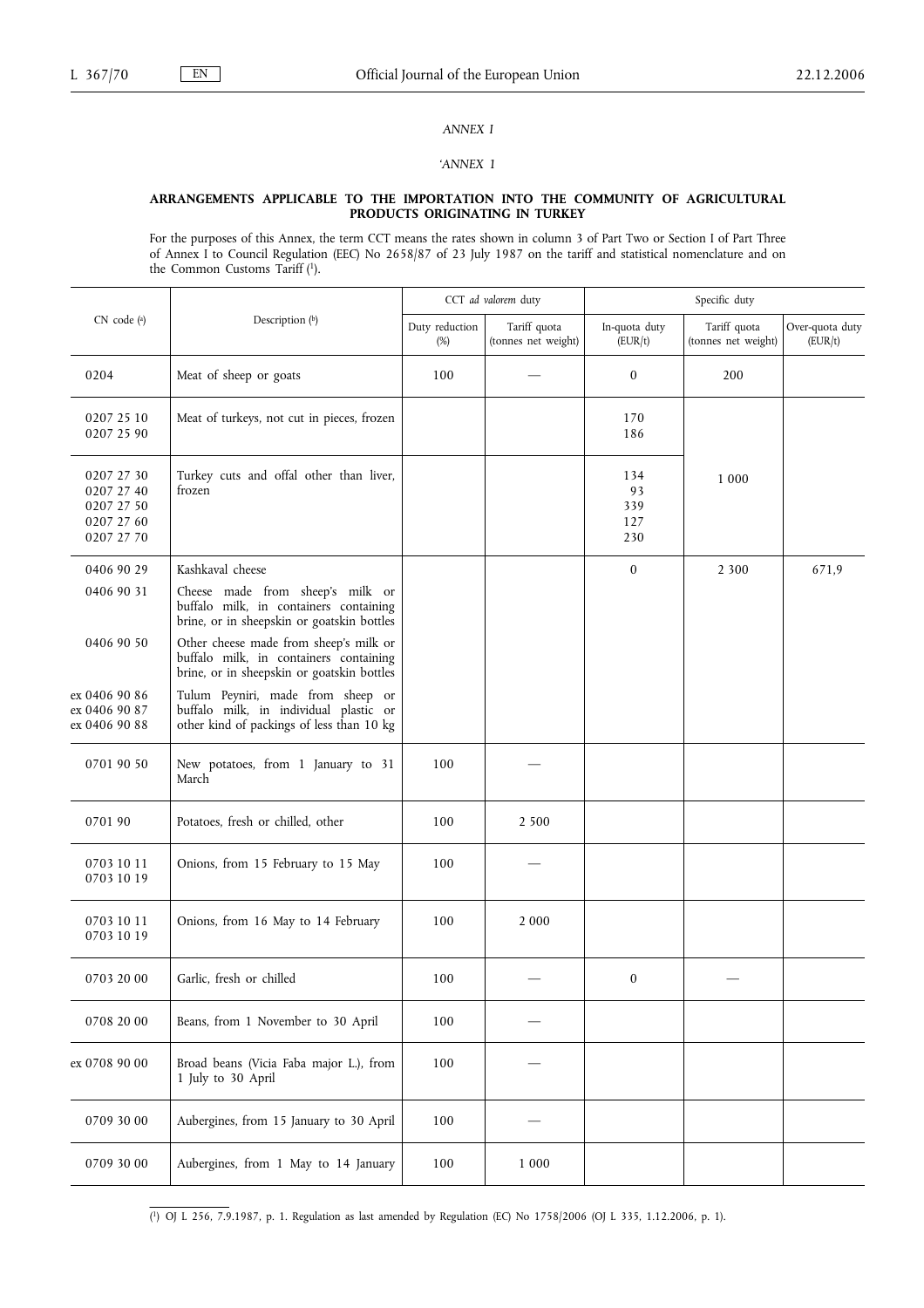|                                        |                                                                                                        | CCT ad valorem duty      |                                     | Specific duty                                                                 |                                     |                            |
|----------------------------------------|--------------------------------------------------------------------------------------------------------|--------------------------|-------------------------------------|-------------------------------------------------------------------------------|-------------------------------------|----------------------------|
| CN code (a)                            | Description (b)                                                                                        | Duty reduction<br>$(\%)$ | Tariff quota<br>(tonnes net weight) | In-quota duty<br>(EUR/t)                                                      | Tariff quota<br>(tonnes net weight) | Over-quota duty<br>(EUR/t) |
| ex 0709 40 00                          | Ribbed or stick celery (Apium graveolens<br>L., var dulce (Mill) Pers.), from 1 January<br>to 30 April | 100                      |                                     |                                                                               |                                     |                            |
| 0709 90 70                             | Courgettes, from 1 December to end<br>February                                                         | 100                      |                                     |                                                                               |                                     |                            |
| 0709 90 70                             | Courgettes,<br>from 1 March to 30<br>November                                                          | 100                      | 500                                 |                                                                               |                                     |                            |
| ex 0709 90 90                          | Pumpkins, from 1 December to end<br>February                                                           | 100                      |                                     |                                                                               |                                     |                            |
| ex 0709 90 90                          | Wild onions of the genus Muscari<br>comosum, from 15 February to 15 May                                | 100                      |                                     |                                                                               |                                     |                            |
| 0802 21 00<br>0802 22 00               | Hazelnuts or filberts (Corylus spp)                                                                    | Duty rate:<br>3 %        |                                     |                                                                               |                                     |                            |
| 0806 10 10                             | Fresh table grapes, from 1 May to 17<br>June and from 1 August to 14 November                          | 100                      | 350                                 |                                                                               |                                     |                            |
| 0806 10 10                             | Fresh table grapes, from 15 November to<br>30 April and from 18 June to 31 July                        | 100                      |                                     |                                                                               |                                     |                            |
| 0807 11 00                             | Watermelons, from 1 April to 15 June                                                                   | 100                      |                                     |                                                                               |                                     |                            |
| 0807 11 00                             | Watermelons, from 16 June to 31 March                                                                  | 100                      | 16 500                              |                                                                               |                                     |                            |
| 0807 19 00                             | Other melons, from 1 November to 31<br>May                                                             | 100                      |                                     |                                                                               |                                     |                            |
| 0809 40 05                             | Plums, from 1 May to 15 June                                                                           | 100                      |                                     |                                                                               |                                     |                            |
| 0811 10 11<br>0811 20 11<br>0811 90 19 | Strawberries, frozen<br>Raspberries, etc., frozen<br>Other fruits, frozen                              | 100                      |                                     | $\bf{0}$                                                                      | 100                                 |                            |
| 1002 00 00                             | Rye                                                                                                    |                          |                                     | Reduction<br>according to<br>Article $3(4)$<br>$(MFN - max)$<br>EUR $11,68/t$ |                                     |                            |
| 1107 10                                | Malt, not roasted                                                                                      |                          |                                     | Reduction of<br>EUR $6,57/t$                                                  |                                     |                            |
| 1107 20 00                             | Malt, roasted                                                                                          |                          |                                     | Reduction of<br>EUR $6,57/t$                                                  |                                     |                            |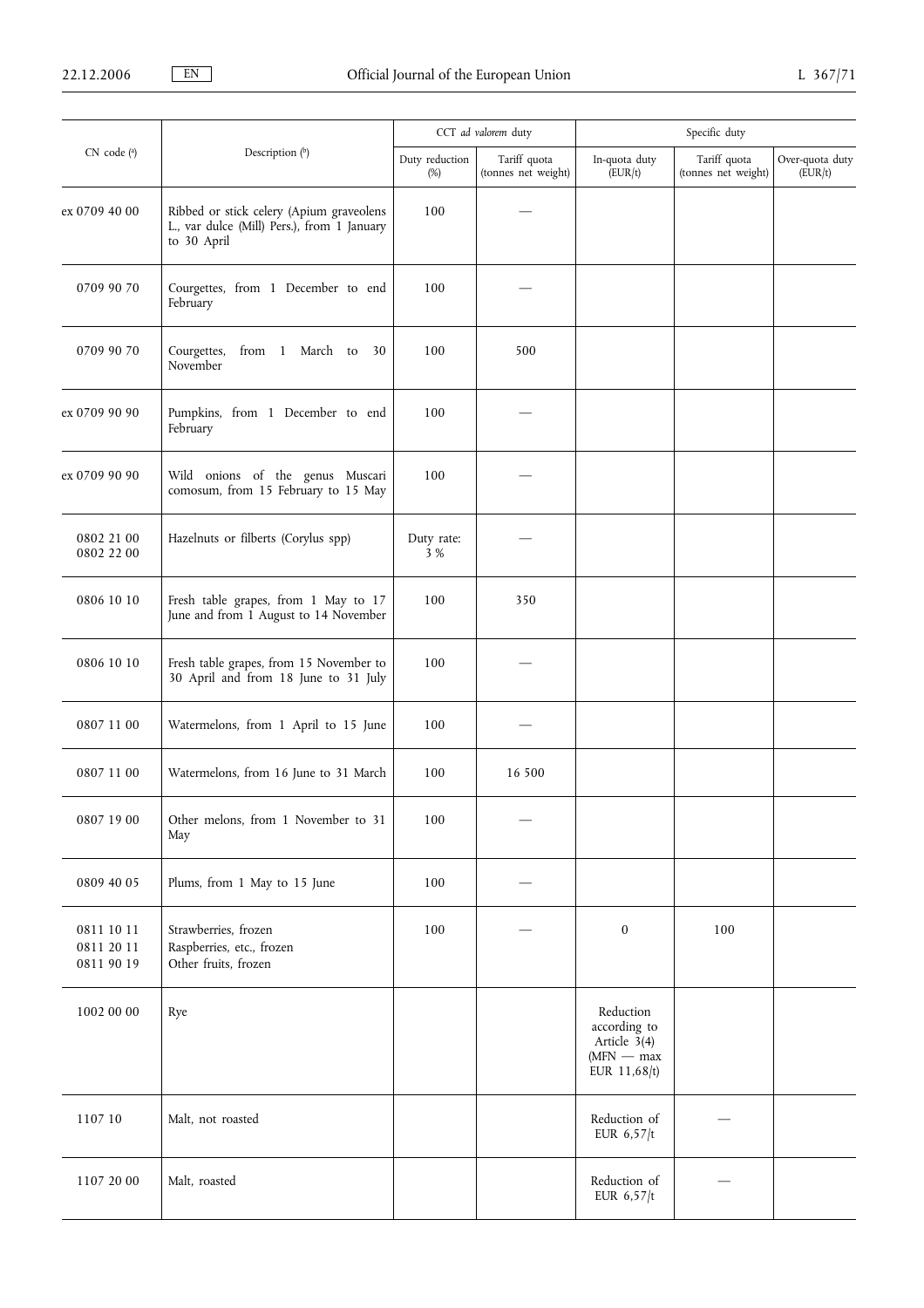|                                                                                                                                          |                                                                                                                                                                                                          | CCT ad valorem duty      |                                                          | Specific duty            |                                     |                            |
|------------------------------------------------------------------------------------------------------------------------------------------|----------------------------------------------------------------------------------------------------------------------------------------------------------------------------------------------------------|--------------------------|----------------------------------------------------------|--------------------------|-------------------------------------|----------------------------|
| CN code (a)                                                                                                                              | Description (b)                                                                                                                                                                                          | Duty reduction<br>$(\%)$ | Tariff quota<br>(tonnes net weight)                      | In-quota duty<br>(EUR/t) | Tariff quota<br>(tonnes net weight) | Over-quota duty<br>(EUR/t) |
| 1509 10 10                                                                                                                               | Virgin lampante olive oil                                                                                                                                                                                |                          |                                                          | 10 % reduction           |                                     |                            |
| 1509 10 90 $\binom{c}{2}$                                                                                                                | Other virgin olive oil                                                                                                                                                                                   | 7.5 % ad<br>valorem      | 100                                                      | $\boldsymbol{0}$         | 100                                 |                            |
| 1509 10 90                                                                                                                               | Other virgin olive oil                                                                                                                                                                                   |                          |                                                          | 10 % reduction           |                                     |                            |
| 1509 90 00                                                                                                                               | Other olive oil than virgin                                                                                                                                                                              |                          |                                                          | 5 % reduction            |                                     |                            |
| 1510 00 10                                                                                                                               | Crude olive oil                                                                                                                                                                                          |                          |                                                          | 10 % reduction           |                                     |                            |
| 1510 00 90                                                                                                                               | Other olive oil                                                                                                                                                                                          |                          |                                                          | 5 % reduction            |                                     |                            |
| 2002 10<br>2002 90 11<br>2002 90 19                                                                                                      | Prepared tomatoes, whole or in pieces<br>Other prepared tomatoes, with a dry<br>matter content of less than 12% by<br>weight                                                                             | 100                      | 8 9 0 0                                                  |                          |                                     |                            |
| 2002 90 31<br>2002 90 39<br>2002 90 91<br>2002 90 99                                                                                     | Other prepared or preserved tomatoes,<br>with a dry matter content of not less<br>than 12 % by weight                                                                                                    | 100                      | 30 000<br>(equivalence<br>28/30 % dry<br>matter content) |                          |                                     |                            |
| 2007 10 10<br>2007 91 10<br>2007 91 30<br>2007 99 20<br>2007 99 31<br>2007 99 33<br>2007 99 35<br>2007 99 39<br>2007 99 55<br>2007 99 57 | Jams, jellies, marmalades, puree and<br>pastes                                                                                                                                                           | 100                      |                                                          | 67 % reduction           | 1750                                |                            |
| 2007 91 30                                                                                                                               | Jams, jellies, marmalades, puree and<br>pastes, obtained by cooking, other than<br>homogenised preparations, of citrus fruit,<br>with a sugar content exceeding 13 % but<br>not exceeding 30 % by weight | 100                      |                                                          | $\mathbf{0}$             | 100                                 |                            |
| 2007 99 39                                                                                                                               | Other preparations, with a sugar content<br>exceeding 30 % by weight                                                                                                                                     | 100                      |                                                          | $\boldsymbol{0}$         | 100                                 |                            |
| 2008 30 19<br>2008 50 19<br>2008 50 51<br>2008 50 92<br>2008 50 94<br>2008 60 19<br>2008 70 19<br>2008 70 51<br>2008 80 19               | Fruit, nuts and other edible parts of<br>plants, otherwise prepared or preserved                                                                                                                         | 100                      | 2 1 0 0                                                  |                          |                                     |                            |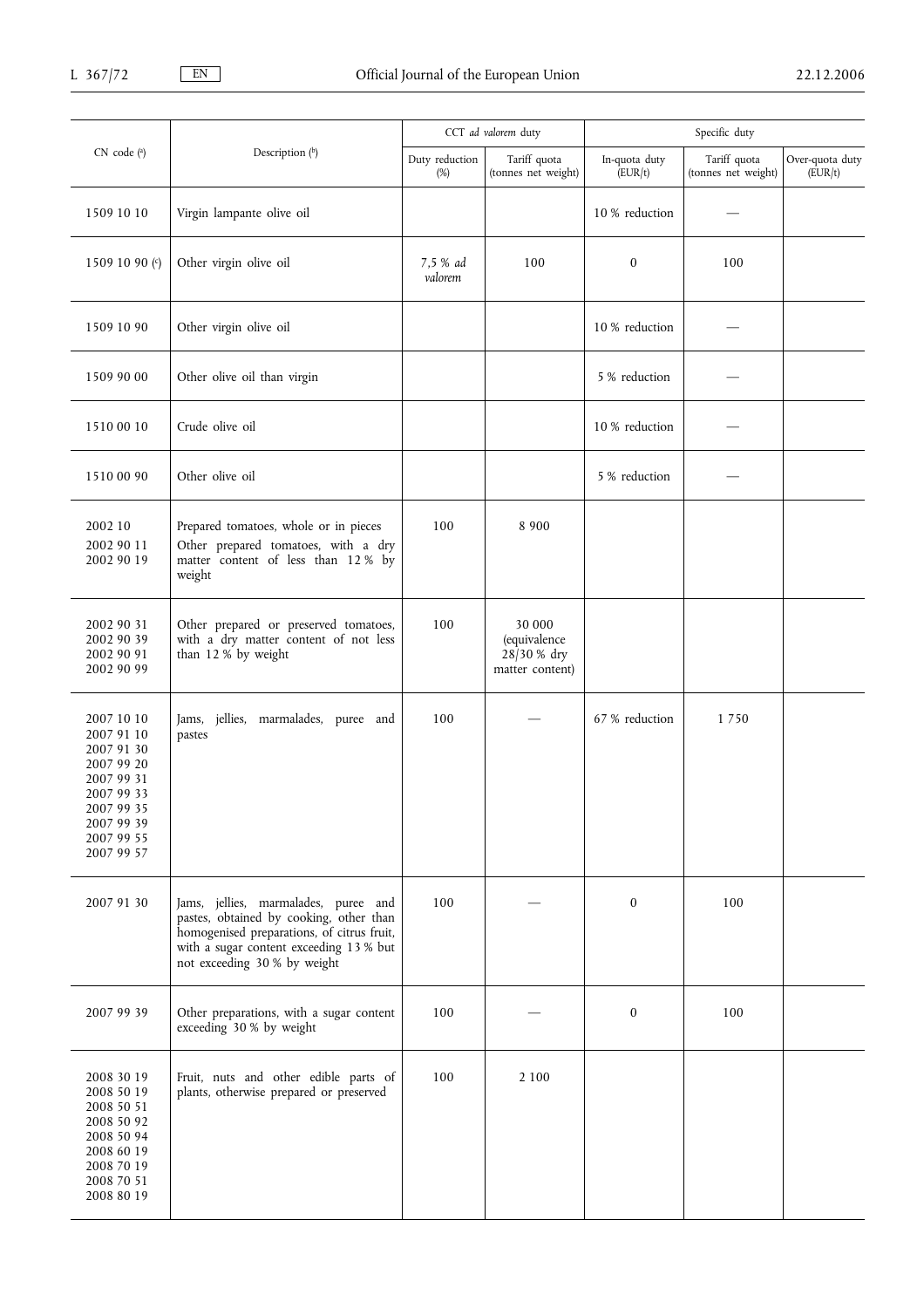|                                                                                                                                                                                                                                                                                                                                                                                        | CCT ad valorem duty                                                                                                                                                                                                                    |                       |                                     | Specific duty            |                                     |                            |  |
|----------------------------------------------------------------------------------------------------------------------------------------------------------------------------------------------------------------------------------------------------------------------------------------------------------------------------------------------------------------------------------------|----------------------------------------------------------------------------------------------------------------------------------------------------------------------------------------------------------------------------------------|-----------------------|-------------------------------------|--------------------------|-------------------------------------|----------------------------|--|
| CN code (a)                                                                                                                                                                                                                                                                                                                                                                            | Description (b)                                                                                                                                                                                                                        | Duty reduction<br>(%) | Tariff quota<br>(tonnes net weight) | In-quota duty<br>(EUR/t) | Tariff quota<br>(tonnes net weight) | Over-quota duty<br>(EUR/t) |  |
| 2009 11 11<br>2009 11 91<br>2009 19 11<br>2009 19 91<br>2009 29 11<br>2009 29 91<br>2009 39 11<br>2009 39 51<br>2009 39 91<br>2009 61 90<br>2009 69 11<br>2009 69 79<br>2009 69 90<br>2009 80 11<br>2009 80 32<br>2009 80 33<br>2009 80 35<br>2009 80 61<br>2009 80 83<br>2009 80 84<br>2009 80 86<br>2009 90 11<br>2009 90 21<br>2009 90 31<br>2009 90 71<br>2009 90 92<br>2009 90 94 | Fruit juices                                                                                                                                                                                                                           | 100                   |                                     | 67 % reduction           | 3 4 0 0                             |                            |  |
| 2204 10                                                                                                                                                                                                                                                                                                                                                                                | Sparkling wine                                                                                                                                                                                                                         |                       |                                     | $\boldsymbol{0}$         |                                     |                            |  |
| 2204 21                                                                                                                                                                                                                                                                                                                                                                                | Other wine, grape must with fermen-<br>tation prevented or arrested by the<br>addition of alcohol,<br>in<br>containers<br>holding 2 litres or less                                                                                     |                       |                                     | $\boldsymbol{0}$         |                                     |                            |  |
| 2204 29                                                                                                                                                                                                                                                                                                                                                                                | Other wine, grape must with fermen-<br>tation prevented or arrested by the<br>addition of alcohol, in containers<br>holding more than 2 litres                                                                                         |                       |                                     | $\boldsymbol{0}$         |                                     |                            |  |
| 2206 00                                                                                                                                                                                                                                                                                                                                                                                | Other fermented beverages; mixtures of<br>fermented beverages and mixtures of<br>fermented beverages and non-alcoholic<br>beverages, not elsewhere specified or<br>included                                                            |                       |                                     | $\mathbf{0}$             |                                     |                            |  |
| ex 2207                                                                                                                                                                                                                                                                                                                                                                                | Undenatured ethyl alcohol of an<br>alcoholic strength by volume of 80 %<br>vol or higher and ethyl alcohol and<br>other spirits, denatured, of any strength,<br>obtained from agricultural goods listed in<br>Annex I to the EC Treaty |                       |                                     | $\boldsymbol{0}$         |                                     |                            |  |
| 2209 00                                                                                                                                                                                                                                                                                                                                                                                | Vinegar and substitutes for vinegar<br>obtained from acetic acid                                                                                                                                                                       |                       |                                     | $\boldsymbol{0}$         |                                     |                            |  |

( a ) CN codes corresponding to Regulation (EC) No 1810/2004 (OJ L 327, 30.10.2004, p. 1).

( b) Notwithstanding the rules for the interpretation of the combined nomenclature, the wording for the description of the products is to be considered as having no more than an indicative value, the preferential scheme being determined, within the context of this Annex, by the coverage of the CN codes. Where ex CN codes are indicated, the preferential scheme is to be determined by application of the CN code and corresponding description taken together.

( c ) This concession consists of only one tariff quota volume of 100 tonnes with a 7,5 % in-quota duty.'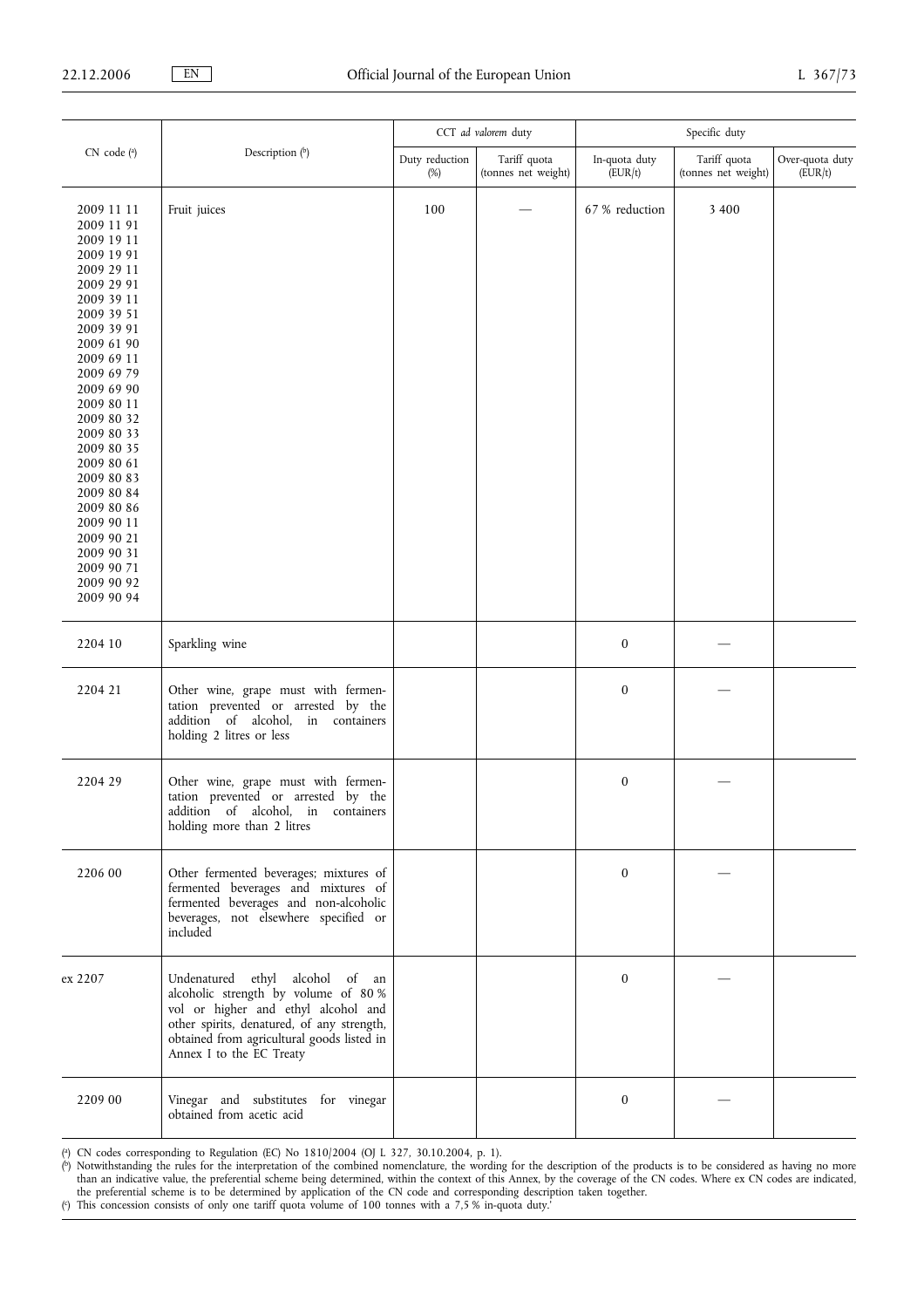## *ANNEX II*

## *'ANNEX*

#### **ARRANGEMENTS APPLICABLE TO THE IMPORTATION INTO TURKEY OF AGRICULTURAL PRODUCTS ORIGINATING IN THE COMMUNITY**

| $CN$ code $(^{a})$               | Description $(^{b})$                                                                                                                                                                                                                                           | Reduction of the<br>MFN duty (%)            | Tariff quota (tonnes<br>net weight) |
|----------------------------------|----------------------------------------------------------------------------------------------------------------------------------------------------------------------------------------------------------------------------------------------------------------|---------------------------------------------|-------------------------------------|
| 0102 10                          | Live bovines: pure bred breeding animals                                                                                                                                                                                                                       | 100                                         | unlimited                           |
| 0102 90 29                       | Live bovines, other than pure bred breeding animals, of a weight exceeding<br>80 kg but not exceeding 160 kg                                                                                                                                                   | 100                                         | 2 2 6 0                             |
| ex 0102 90                       | Live bovines, other than pure bred breeding animals, other than those of a<br>weight exceeding 80 kg but not exceeding 160 kg                                                                                                                                  | 50                                          | 4 0 2 5                             |
| 0202 20                          | Other cuts of bovine meat, with bone in, frozen                                                                                                                                                                                                                | 50 % reduction with<br>maximum duty of 30 % | 5 0 0 0                             |
| 0202 20                          | Other cuts of bovine meat, with bone in, frozen                                                                                                                                                                                                                | 30 % reduction with<br>maximum duty of 43 % | 14 100                              |
| 0210                             | Meat and edible meat offal, salted, in brine, dried or smoked; edible flours<br>and meals of meat or meat offal                                                                                                                                                | 52 % ad valorem                             | 250                                 |
| 0402 10                          | Milk and cream in powder, granules or other solid forms, of a fat content,<br>by weight, not exceeding 1,5 %                                                                                                                                                   | 100                                         | 2 500 $($ ° $)$                     |
| 0402 21                          | Milk and cream in powder, granules or other solid forms, of a fat content,<br>by weight, exceeding 1,5 %, not containing added sugar or other sweetening<br>matter                                                                                             | 100                                         | 2 500 $(c)$                         |
| 0404                             | Whey, whether or not concentrated or containing added sugar or other<br>sweetening matter; products consisting of natural milk constituents,<br>whether or not containing added sugar or other sweetening matter, not<br>elsewhere specified or included       | 30 % ad valorem                             | 700                                 |
| 0405 10<br>0405 20 90<br>0405 90 | Butter and other fats and oils derived from milk; dairy spreads                                                                                                                                                                                                | 100                                         | 3700                                |
| 0406 30                          | Processed cheese, not grated or powdered                                                                                                                                                                                                                       | 100                                         | 300                                 |
| 0406 90                          | Other cheese                                                                                                                                                                                                                                                   | 100                                         | 2 0 0 0                             |
| ex 0406 90                       | Cheese, other, excluding 0406 90 29   31   50   86   87   88                                                                                                                                                                                                   | 100                                         | 1 0 0 0                             |
| 0408 11 80                       | Egg yolks, dried, other                                                                                                                                                                                                                                        | 24 % ad valorem                             | 75                                  |
| 0601                             | Bulbs, tubers, tuberous roots, corms, crowns and rhizomes, dormant, in<br>growth or in flower; chicory plants and roots other than roots of heading<br>No 1212                                                                                                 | 100                                         | 200                                 |
| ex 0602 90                       | Other live plants, excluding 0602 90 91                                                                                                                                                                                                                        | 100                                         | 3 4 0 0                             |
| 0603 10                          | Cut flowers, etc., fresh                                                                                                                                                                                                                                       | 100                                         | 100                                 |
| 0604                             | Foliage, branches and other parts of plants, without flowers or flower buds,<br>and grasses, mosses and lichens, being goods of a kind suitable for bouquets<br>or for ornamental purposes, fresh, dried, dyed, bleached, impregnated or<br>otherwise prepared | 100                                         | 100                                 |
| 0701 10 00                       | Seed potatoes, fresh or chilled                                                                                                                                                                                                                                | 100                                         | 6 0 0 0                             |
|                                  |                                                                                                                                                                                                                                                                |                                             |                                     |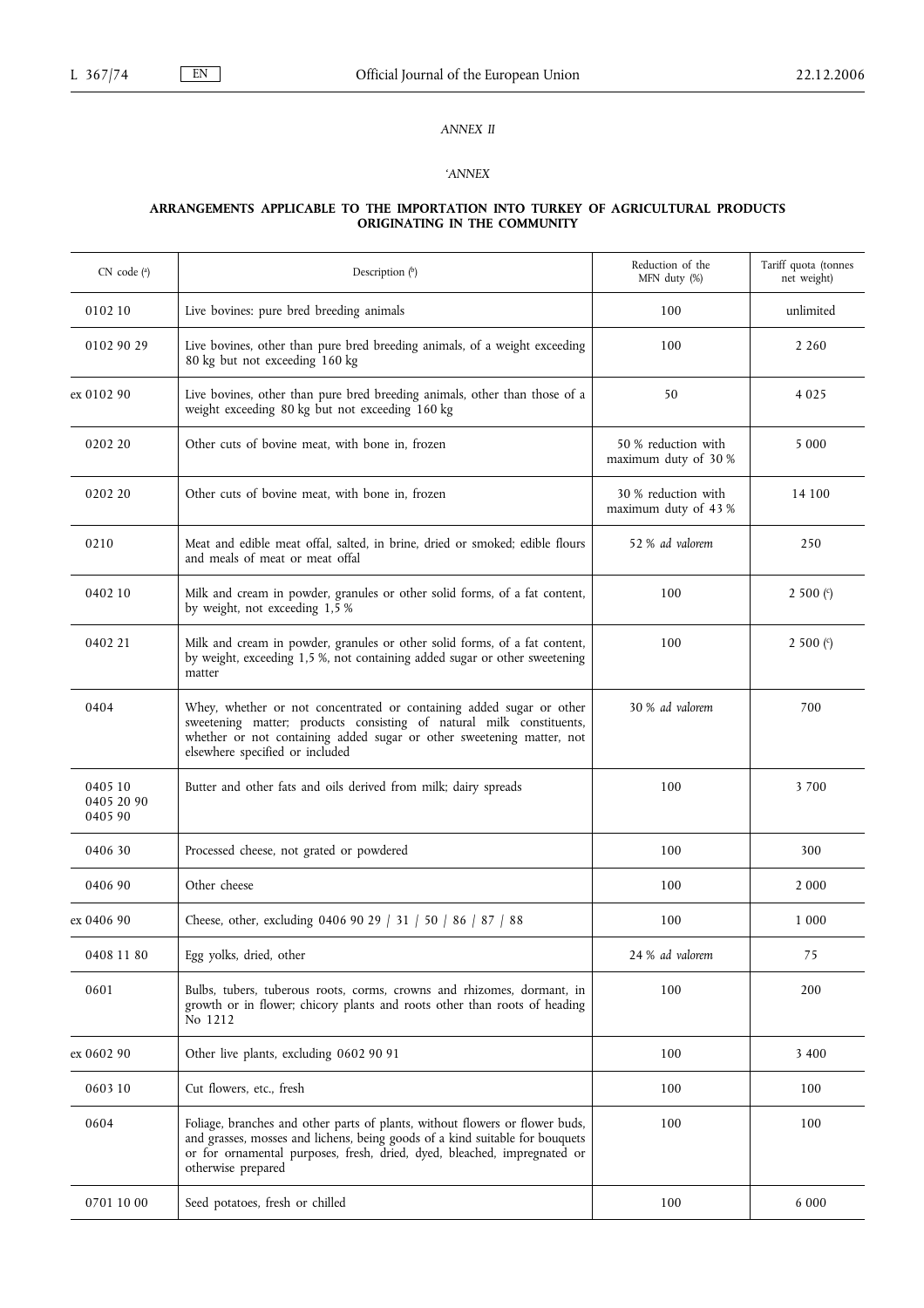| $CN$ code $(a)$                                                                                  | Description (b)                                                                                                                             | Reduction of the<br>MFN duty (%) | Tariff quota (tonnes<br>net weight) |
|--------------------------------------------------------------------------------------------------|---------------------------------------------------------------------------------------------------------------------------------------------|----------------------------------|-------------------------------------|
| 0709 51 00                                                                                       | Mushrooms of the genus Agaricus, fresh or chilled                                                                                           | 7 % ad valorem                   | 100                                 |
| 0710 22 00                                                                                       | Beans, frozen                                                                                                                               | 11,5 % ad valorem                | 100                                 |
| ex 0808 10<br>(excl. $\binom{d}{ }$<br>0808 10 80 00 11<br>0808 10 80 00 13<br>0808 10 80 00 14) | Apples, fresh, other than Golden Delicious, Starking and Starkrimson                                                                        | 100                              | 1750                                |
| 0808 20                                                                                          | Pears and quinces, fresh                                                                                                                    | 30 % ad valorem                  | 500                                 |
| 0809 30                                                                                          | Peaches, including nectarines, fresh, from 15 July to 31 December                                                                           | 100                              | 1 0 0 0                             |
| 0810 90 30                                                                                       | Tamarinds, cashew apples, lychees, jackfruit and sapodilla plums, fresh                                                                     | 100                              | 1 000                               |
| 0810 90 40                                                                                       | Passion fruit, carambola and pitahaya, fresh                                                                                                | 100                              | 500                                 |
| 0810 90 95                                                                                       | Other fruit, fresh                                                                                                                          | 100                              | 500                                 |
| 0811 10                                                                                          | Strawberries, frozen                                                                                                                        | 20 % ad valorem                  | 100                                 |
| 0902                                                                                             | Tea                                                                                                                                         | Maximum duty: 45 %               | 200                                 |
| 1001                                                                                             | Wheat and meslin, from 1 September to 31 May                                                                                                | 100                              | 30 000                              |
| 1001 10 00                                                                                       | Durum wheat, from 1 September to 31 May                                                                                                     | 100                              | 100 000                             |
| 1001 90                                                                                          | Other wheat, from 1 September to 31 May                                                                                                     | 100                              | 200 000                             |
| 1002 00 00                                                                                       | Rye, from 1 September to 31 May                                                                                                             | 100                              | 22 500                              |
| ex 1003 00                                                                                       | Barley, from 1 September to 31 May, for malting                                                                                             | 100                              | 49 500                              |
| 1004 00 00                                                                                       | Oats, from 1 September to 31 May                                                                                                            | 50                               | 5 0 0 0                             |
| 1005 90 00                                                                                       | Maize (corn), from 1 September to 31 May, other than seed                                                                                   | 100                              | 53 640                              |
| 1005 90 00                                                                                       | Maize (corn), from 1 December to 31 May, other than seed                                                                                    | 100                              | 52 000                              |
| 1006 30                                                                                          | Semi-milled or wholly milled rice                                                                                                           | 100                              | 28 000                              |
| 1104 12 90                                                                                       | Flaked grains of oats                                                                                                                       | 50                               | 100                                 |
| 1107                                                                                             | Malt, whether or not roasted                                                                                                                | 100                              | 500                                 |
| 1206 00 91<br>1206 00 99                                                                         | Other sunflower seeds, other than for sowing, from 1 January to 31 August                                                                   | 100                              | 1 000                               |
| 1207 20 90                                                                                       | Cotton seeds, other than for sowing                                                                                                         | 100                              | 1 500                               |
| ex 1209                                                                                          | Seeds, fruit and spores, for sowing, except 1209 10 00                                                                                      | 100                              | 1 0 5 0                             |
| 1209 10 00                                                                                       | Sugar beet seed                                                                                                                             | 100                              | 300                                 |
| 1502 00                                                                                          | Fats of bovine animals, sheep or goats                                                                                                      | 100                              | 3 0 0 0                             |
| 1507 10                                                                                          | Soya bean crude oil, from 1 January to 31 August                                                                                            | 100                              | 60 000                              |
| 1507 90                                                                                          | Refined soya oil, from 1 January to 31 August                                                                                               | 50                               | 2 000                               |
| 1512 11                                                                                          | Sunflower seed or safflower crude oil, from 1 January to 31 August                                                                          | 100                              | 18 400                              |
| 1514 11<br>151491                                                                                | Crude rape, colza or mustard oil and fractions thereof, not chemically<br>modified, containing 0 % erucic acid, from 1 January to 31 August | 100                              | 10 600                              |